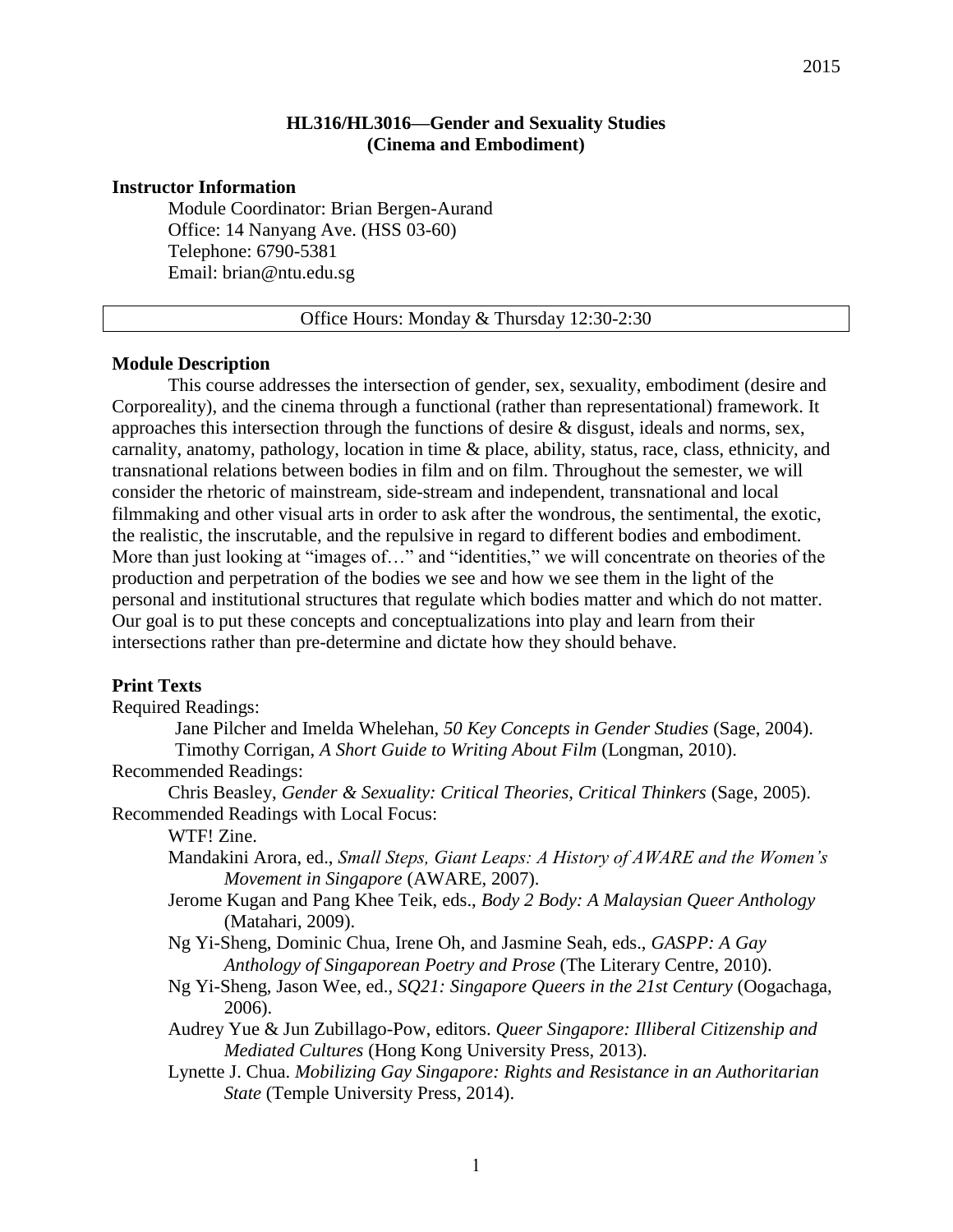### **Course Assessment**

Engagement & Discussion—20% Reader Responses—20% Group Worksheets—20% Final Test—40% TOTAL—100%

This course asks students to engage with a number of complex theoretical paradigms describing gender, sexuality, and embodiment in relation to the cinema. Its primary goal is to help students develop a sense of the relation among global, local, corporal, and psychological aspects of the display of bodies on screens before bodies in front of screens. They are guided through this process by a set of theoretical questions and conceptual texts as well as a list of readings and screenings to choose from, but ultimately must demonstrate their competence through individual and collaborative argumentative research projects that they publish in part each week and as a whole at the end of the term. Thus, this course is designed to help students understand a research problem, engage with primary sources addressing that problem, analyze already existing secondary sources, and organize and integrate those primary and secondary sources into their own proposals and arguments regarding historical, cultural, and conceptual aspects of the original research problem.

## Discussion—20%

This component includes in-class discussion and online discussion. Because each week"s meeting centers on students presenting their own syntheses of films, readings, and global and local history and culture, and then arguing for and against each others" readings, this course is especially centered on student engagement. While they are provided prompts to respond to, overall, students are responsible for generating class discussion.

#### Reader Responses—20%

Each week, prior to the class meeting, students are asked to prepare a reader response sheet where they answer four questions: 1. What is the argument of the reading selected? 2. What is the argument of the film selected? 3. What is the argument of a local example? 4. How do the reading, film, and local experience confirm and/or challenge each other. Students are required to prepare these materials in writing before each class and to summarize them orally to a team that then compares and contrasts all the team member"s responses.

# Group Quizzes—20%

Each week, in class, then, after comparing an contrasting their written and oral presentations, teams must respond orally and in writing to a series of prompts to which no one of them has the answers. Since they prepare different materials before class, they must work as a team to synthesize answers to the prompts. This helps students practice summary, synthesis, and debate skills as they often must argue for the best direction to take in responding to the prompts. This component requires an exceptional amount of team and collaborative learning skills.

#### Final Test 40%

At the end of term, students are required to complete a final test that asks them to synthesize an argumentative essay built from their course work to directly address a major concern in contemporary cinema and embodiment studies.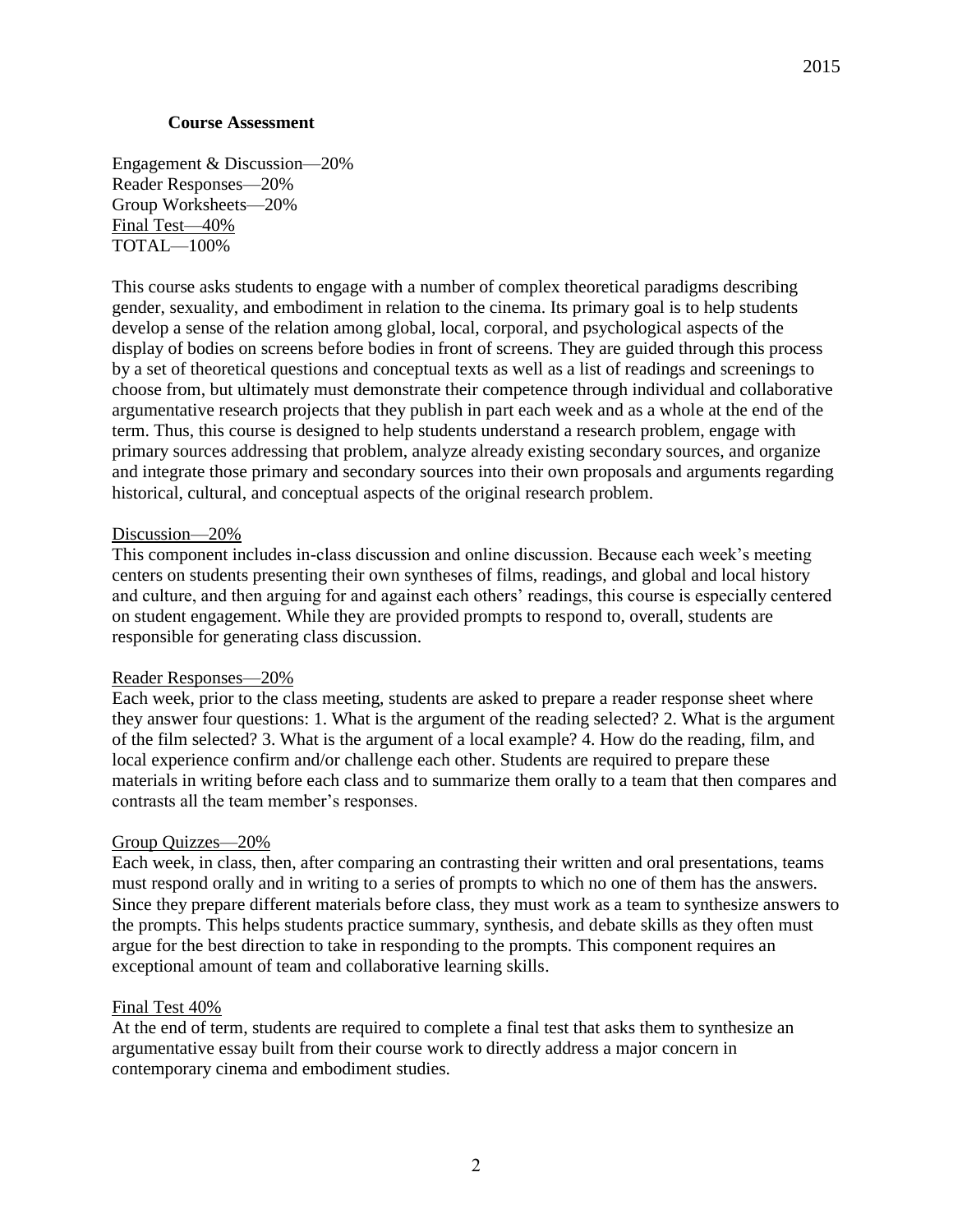Plagiarism and collusion are not acceptable. Evidence of undocumented use of sources or unauthorized collaboration will incur heavy grade penalties and may result in failure of this module.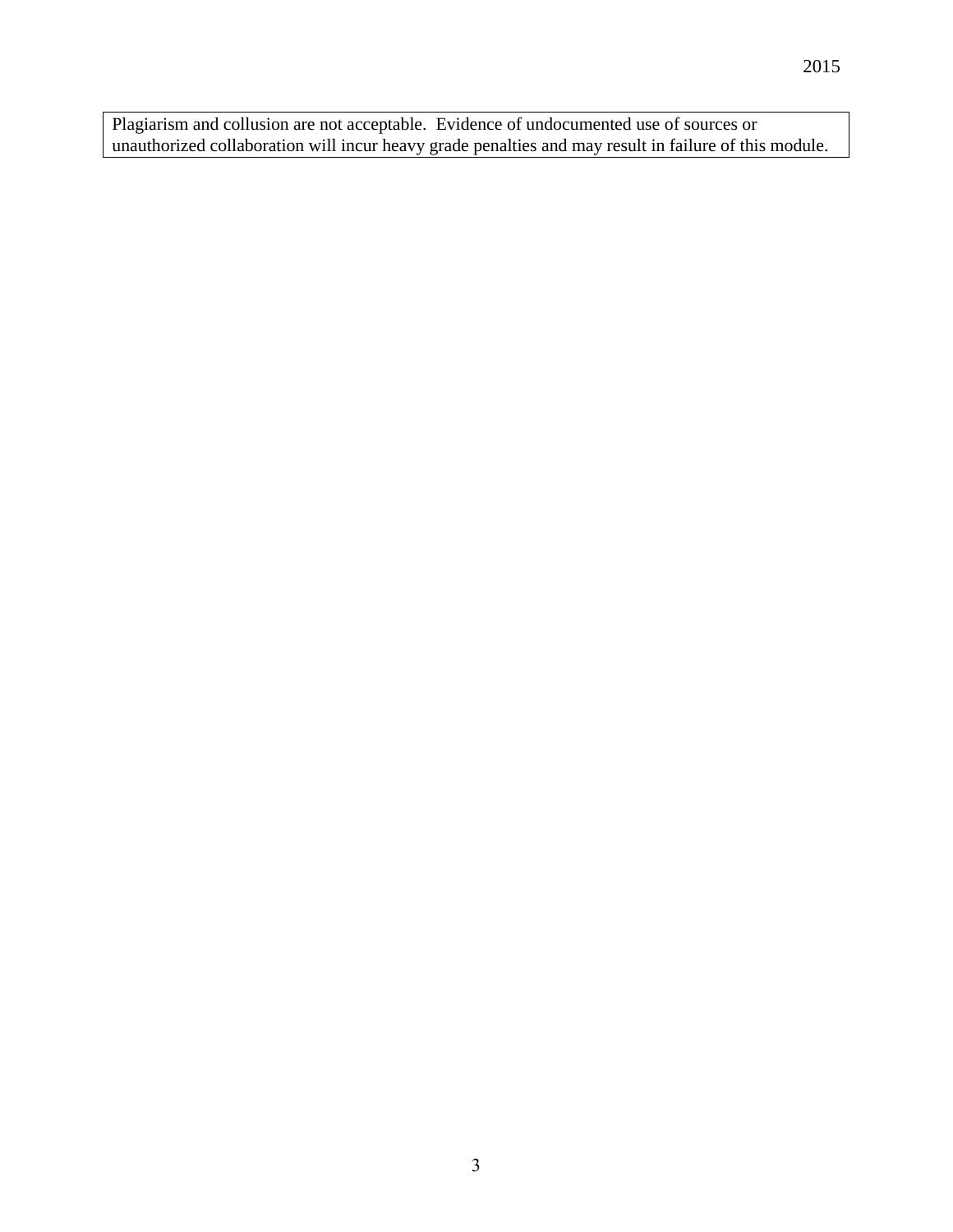**Module Schedule [You should prepare to respond to any 1 reading and any 1 screening per week.]**

| Week           | Topic                                 | Readings and Screenings                                                                   |
|----------------|---------------------------------------|-------------------------------------------------------------------------------------------|
| 1              | Desire and Embodiment                 | WTF! Zine.<br>$\bullet$                                                                   |
|                |                                       | Casablanca<br>$\bullet$                                                                   |
|                |                                       | <b>Bringing Up Baby</b>                                                                   |
|                |                                       | Some Like it Hot                                                                          |
|                |                                       | The Crying Game<br>$\bullet$                                                              |
|                |                                       | <b>Farewell my Concubine</b><br>$\bullet$                                                 |
| $\overline{2}$ | Gender:<br>Female/Feminine/Femininity | Leonardo & Lancaster, "Introduction: Embodied<br>$\bullet$<br>Meanings, Carnal Practices" |
|                |                                       | Rose, "Sexuality in the Field of Vision"<br>$\bullet$                                     |
|                |                                       | Williams, "Film Bodies: Gender, Genre, and<br>$\bullet$<br>Excess"                        |
|                |                                       | Butler, "Desire"<br>$\bullet$                                                             |
|                |                                       | Bordo, "Unbearable Weight"<br>$\bullet$                                                   |
|                |                                       | Craig's Wife<br>$\bullet$                                                                 |
|                |                                       | All About Eve                                                                             |
|                |                                       | All that Heaven Allows                                                                    |
|                |                                       | <b>Far From Heaven</b><br>$\bullet$                                                       |
|                |                                       | All About My Mother<br>$\bullet$                                                          |
| 3              | Gender:<br>Male/Masculine/Masculinity | Adams & Savran, "Introduction to Masculinity<br>$\bullet$<br>Studies"                     |
|                |                                       | Tuss, "Deconstructing and Reconstructing<br>$\bullet$<br>Masculinity"                     |
|                |                                       | Fausto-Sterling, "How to Build a Man"<br>$\bullet$                                        |
|                |                                       | Powrie, Babington, and Davies, "Introduction:<br>$\bullet$                                |
|                |                                       | Turning the Male Inside Out"                                                              |
|                |                                       | Dowsett & Carbado, "Differences"                                                          |
|                |                                       | Connell, "History of Masculinity"<br>$\bullet$                                            |
|                |                                       | Kiss of the Spiderwoman<br>٠                                                              |
|                |                                       | Merry Christmas, Mr. Lawrence                                                             |
|                |                                       | M. Butterfly                                                                              |
|                |                                       | <b>Brokeback Mountain</b>                                                                 |
|                |                                       | Tasuma (Great African Films-Vol. 2)                                                       |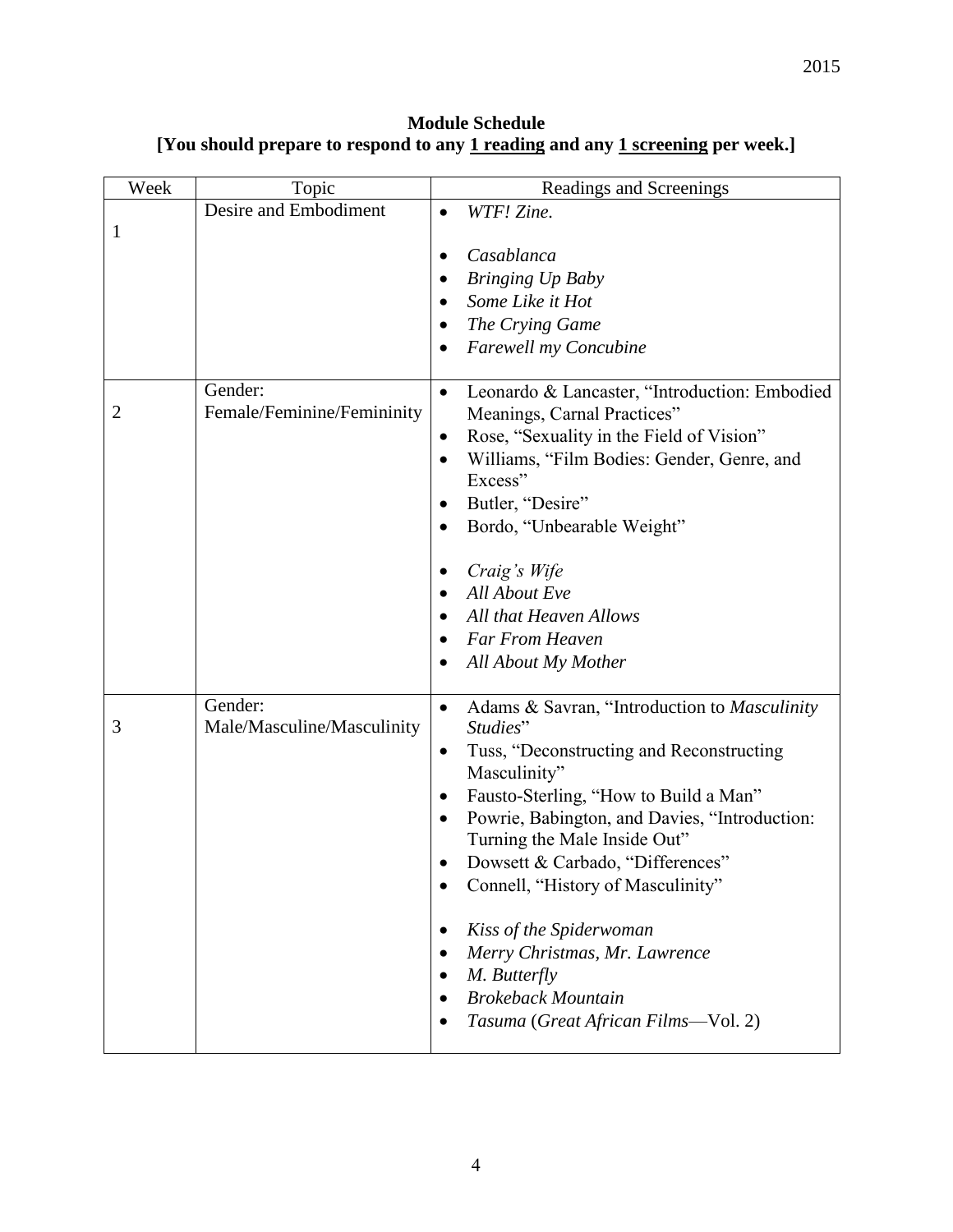| $4 - 5 - 6$ | Sexuality: Heterosexuality &<br>Homosexuality | Foucault, "We Other Victorians"<br>$\bullet$<br>Rich, "Form Repressive Tolerance to Erotic<br>$\bullet$<br>Liberation"<br>Kinsman, "The Creation of Homosexuality as a<br>$\bullet$<br>'Social Problem'"<br>Sullivan, "Queering 'Straight' Sex"<br>$\bullet$<br>Smelik, "Lara Croft, Kill Bill, and the Battle for<br>$\bullet$<br>Theory in Feminist Film Studies"<br>Gentlemen Prefer Blondes<br>٠                                                                                                                              |
|-------------|-----------------------------------------------|-----------------------------------------------------------------------------------------------------------------------------------------------------------------------------------------------------------------------------------------------------------------------------------------------------------------------------------------------------------------------------------------------------------------------------------------------------------------------------------------------------------------------------------|
|             |                                               | The Marriage of Maria Braun<br>Love, Actually<br>Lust, Caution<br>Moolaadé                                                                                                                                                                                                                                                                                                                                                                                                                                                        |
| 7           | Race, Class, and Nation                       | Heng & Devan, "State Fatherhood: The Politics<br>$\bullet$<br>of Nationalism, Sexuality, and Race in<br>Singapore"<br>Gopinath, "Nostaligia, Desire, Diaspora: South<br>$\bullet$<br>Asian Sexualities in Motion"<br>Boellstrorff, "The Perfect Path: Gay Men,<br>$\bullet$<br>Marriage, Indonesia"<br>Marchetti, "The Wedding Banquet: Global<br>$\bullet$<br>Chinese Cinema and the Asian American<br>Experience"<br><b>Babel</b><br>$\bullet$<br><b>Smoke Signals</b><br>The Wedding Banquet<br>Bhaji on the Beach<br>My Magic |
| 8           | <b>Reading Week</b>                           |                                                                                                                                                                                                                                                                                                                                                                                                                                                                                                                                   |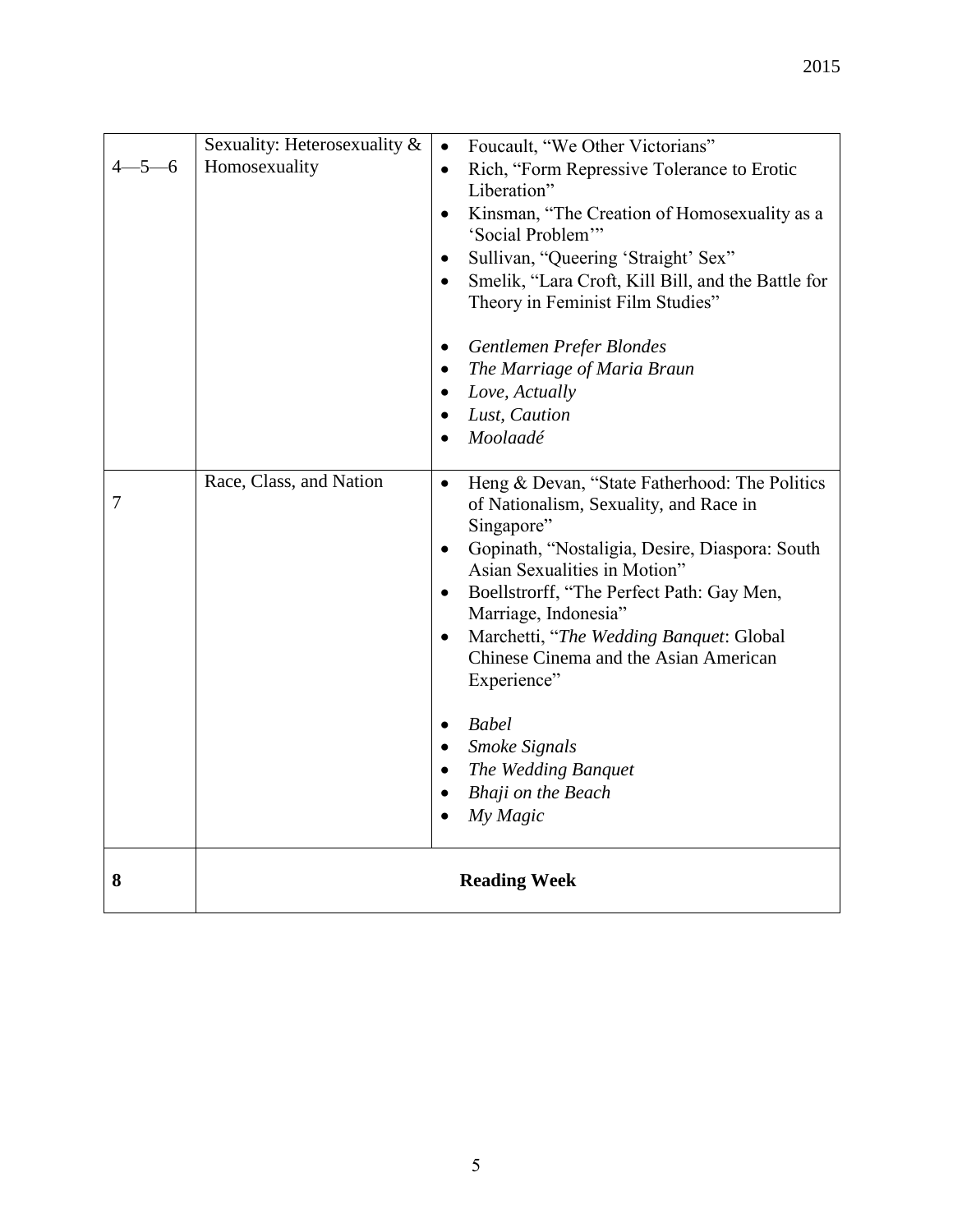| 9  | Cyborgs, Virtual Bodies, and<br>the Post-Human | Haraway, "Cyborg Manifesto" and other<br>$\bullet$<br>selections (see website)<br>Wolfe, from What is Posthumanism?<br>$\bullet$<br>Boomen, "Hacking Barbie in Gendered<br>$\bullet$<br>Computer Culture"<br>Man with a Movie Camera<br>$\bullet$<br>Ghost in the Shell<br>T2<br>$\bullet$<br><b>Blade Runner</b><br>Aliens<br>Inception                                                |
|----|------------------------------------------------|-----------------------------------------------------------------------------------------------------------------------------------------------------------------------------------------------------------------------------------------------------------------------------------------------------------------------------------------------------------------------------------------|
| 10 | A Queer Time                                   | Doty, "There's Something Queer Here"<br>$\bullet$<br>Dyer, "From and For the Movement"<br>$\bullet$<br>Erhart, "Laura Mulvey Meets Catherine Tramell<br>$\bullet$<br>Meets the She-Man"<br>The Celluloid Closet<br>Fabulous!: The Story of Queer Cinema<br>$\bullet$<br>The Bitter Tears of Petra von Kant<br>$\bullet$<br>My Beautiful Laundrette<br>$\bullet$<br><b>Spider Lilies</b> |
| 11 | A Queer Place                                  | Edelman, from No Future<br>$\bullet$<br>Hall, from Reading Sexualities<br>٠<br>The Lavender Lens: 100 Years of Celluloid<br>$\bullet$<br>Queers<br>Looking for Langston<br>$\bullet$<br>Go Fish<br>Poison<br>$\bullet$<br>East Palace, West Palace<br>Solos                                                                                                                             |